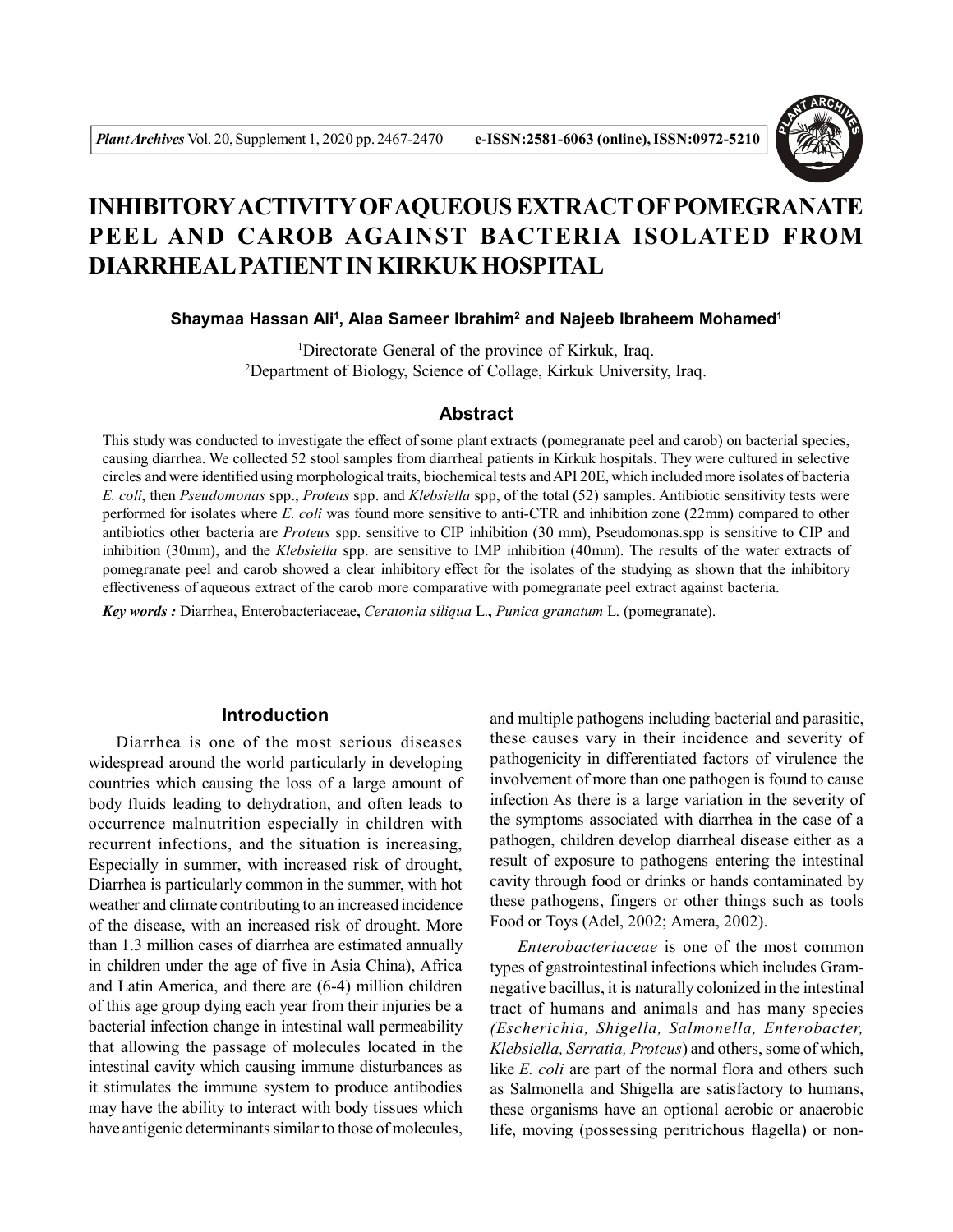moving, fermented and oxidized glucose with gas production, positive for the catalase test, negative for the Oxidase test, Nitrates are reduced to nitrite, possess complex antigen structures, produces various toxins and pathogens (Rathore *et al.,* 2000). Recent research has increased the use of medicinal herbs and plants as therapeutic agents against pathogenic microbes and with limited side effects compared to chemical drugs. These include pomegranate peel and carob.

*Punica granatum* (Pomegranate) comes back to the *Punicacecae* family its native West Asia is cultivated in most Arab regions, especially the Mediterranean Basin, Iraq and the Levant, pomegranate has a wide range of medical functions and has been widely used in the field of traditional medicine in many countries of the world, several studies have indicated that the pomegranate peel has several therapeutic elements, including its antioxidant action, cancer, immune stimulating action and the deadly effect of harmful larvae, it is used in diarrhea treatment, rheumatism, gastric ulcers, skin lesions, sores and wounds and hypoglycemic effect and antimicrobial action through contain compounds [Alkaloids, Flavonoids, Glycosides, Polyphenol, Tannin] In particular Tannin, which accounts for about 25% of the crusts, has high anti-microbial activity through its association with proteins and a complex composition with the cell wall causing bacterial cell destruction, and it has an inhibitory effect against the negative and positive bacteria of the Gram strain (Saeed and Tariq, 2006; Sohaib, 2014).

*Ceratonia siliqua* L. (Carob) back to the genus Ceratonia which belong to the family of Fabaceae or Leguminosae spread naturally in the eastern Mediterranean, southern Europe and North Africa and live in semi-arid and wetland areas, it contains phenols, flavonoids, Ellagic acid and alkaloids that have a clutch effect, it also contains Coumarins and Saponins it is used to treat acute and chronic diarrhea for its holding effects it treats liver diseases, respiratory infections and skin it is anti-parasite, bacterial and fungal, it also inhibits cancer cells because it contains epigallocatechin-3-gallate and Epicatechin-3-gallat compounds that inhibit tumor cell growth, it is also a multi-purpose tree from which it is used in the food industry as an adhesive in the industry, and stamp paints and cosmetics therefore, our present study aimed at isolating and diagnosing a number of intestinal bacteria causing diarrheal cases and their response to many antibiotics commonly used to study the inhibitory activity of the water extract of pomegranate and carob plants on bacterial isolates (Zainab.A. Mohammed and Sabah, 2016; Rached *et al.,* 2016).

## **Materials and Methods**

The study included the use of plants (carob and pomegranate peel) and obtained them from local markets and transferred to the laboratory washed with sterilized distilled water and dried on sterilized filter papers at laboratory temperature, crushed and grinded by an electric grinder and then stored in polyethylene bags in refrigerator 4°C (until use).

Plant extracts were prepared in a steeping manner (Sami and Jamil, 1988). 10 g of each studied plant powder was taken and placed in 100 mL sterilized distilled water and for a period of two hours and at the same time was steeping also for 24 hours the solids were disposed of by filtration of plant extracts via filtration paper then centrifuged at 3000 RPM for 10 minutes, then take the leachate and put in sterile bottles and save in the refrigerator until use, concentrations of each 100 ml extract of leachate were prepared in 100 ml of stilireized distilled water and the concentrations were sterilized using Millipore filter  $0.45\mu$ m, through which the germs pass through.

The isolates were activated by growing on Nutrient Agar and incubating at 37°C for 24 hours, Under sterile conditions, 10 bacterial colonies were transferred to a test tube containing 5 ml of Nutrient broth, incubated 37 °C for (4-6) hours, and appropriate bacterial dilutions were performed so that the total cell count was approximately 10.77 ml (Al-abbasi, 2016).

The dishes containing Nutrient Agar were vaccinated according to the method (Fawzi, 1981) of 0.1 mL of bacterial suspension. The dishes were then left at room temperature for 15 minutes to absorb the vaccine. After that, the fertilized medium of the bacteria was drilled by two holes per dish with a sterile 7 mm diameter filter and  $50 \mu L$  of all concentrations of the water extract prepared by a fine pipette inside the hole, then incubating the dishes at  $37 \degree$  C for 24 hours, then read the result by measuring the diameter of the inhibition area around the hole the antibiotic sensitivity test was performed on 15 Disks Diffusion Method Test according to (Connie *et al.,* 2011) (CFF), Cefixime (CFM), Piperacillin (PRL), Cefteriaxone (CTR), Imipenem (IMP), Tetracyclin (TE), Gentamycin ), Chloramphenicol (C), Clindamycin (CD), Erythromycin (E), Doxycycline (DO), Ciprofloxacin (CIP), Aztreonam (AT)

### **Results and Discussion**

The results showed a difference between the types of bacteria under study, the most isolated isolates were *E. coli* (24) isolates, And *Proteus* spp. (16) isolation,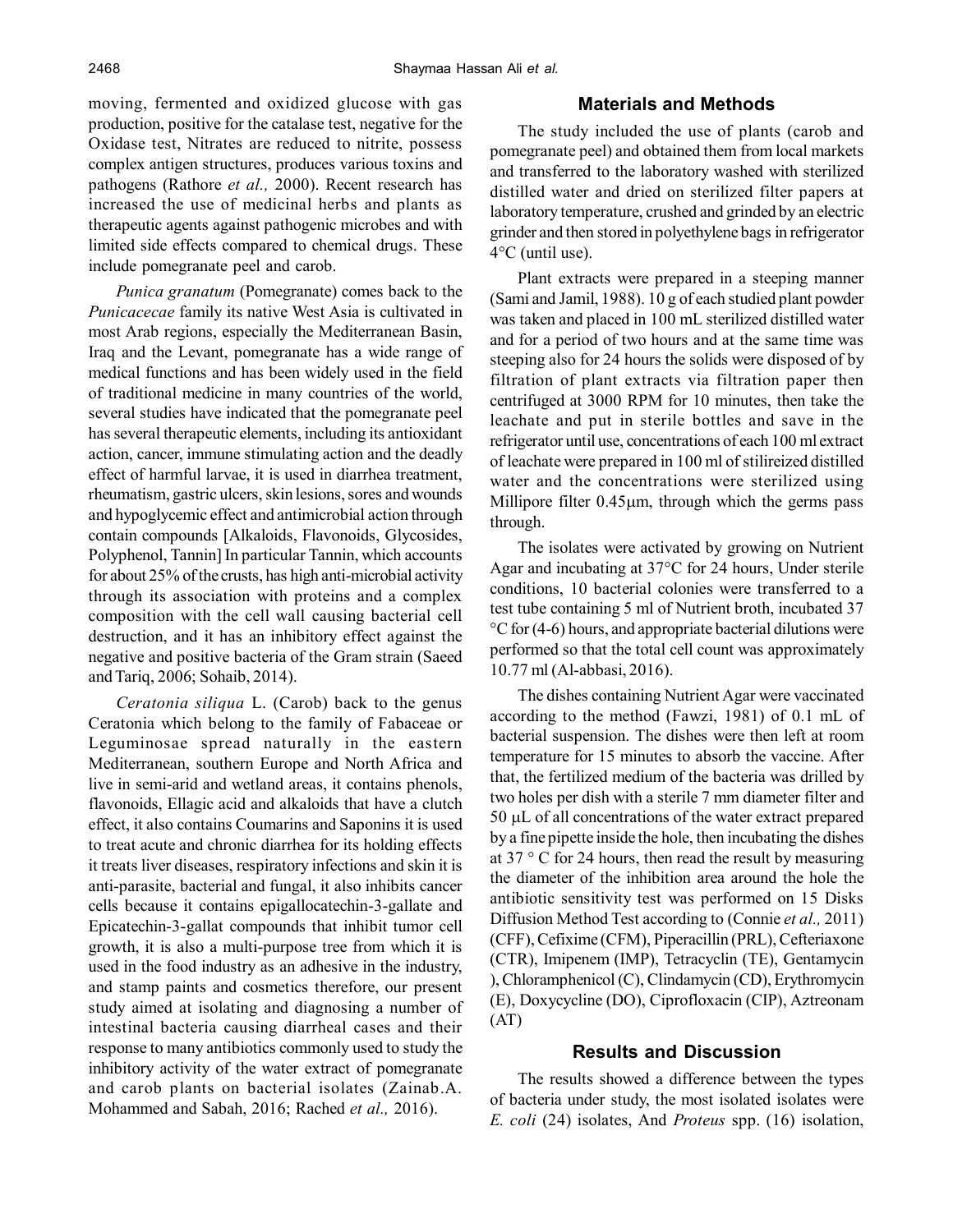*Pseudomonas* spp. (12) isolation, *Klebsiella* spp. (12) isolation of the total (52) sample.

The results of the aquatic plant extracts showed a different effect depending on the type of bacteria under study, table 1 shows that the *E. coli* bacteria a significant effect of the carob extract compared to the extract of pomegranate peel in the inhibition area (30 mm), *Pseudomonas* spp. showed the effect of the carob extract and the inhibition area (25 mm) compared to the pomegranate peel extract, *Proteus* spp. was affected by carob extract and inhibition (25 mm) while its effect on pomegranate extract was negligible and *Klebsiella* spp. showed a clear effect of the carob extract and the inhibition area (30 mm) compared to the pomegranate extract, as shown in the pictures below (1-2-3-4).

The results of the present study were consistent with all of these (Gil *et al.,* 2000), all of which showed sensitivity to the extracts of pomegranate husks used and to different degrees of effect from one type to another. The main reason for this effect was attributed to containing the extract on a wide range of secondary metabolites (Alkaloids, tannins, volatile oils, flavones, soaps, polyphenols, resins, alkaloids), For example, their effectiveness against bacteria is attributed to their ability to form a complex compound with melted cell proteins and are synthesized with the bacterial cell wall, with alkaloids where they interfere with the cell DNA, while tannins and phenolic compounds inhibit the work of enzymes and transport proteins either soaping interfere with the cellular membranes, especially with cell membrane sterols and work on the analysis of living cells.

An antibiotic sensitivity test for isolates showed clear results as *E. coli* showed sensitivity to antigens (CTR, IMP, CFP, PRL, CX, AK, AT) and *Proteus* spp. Sensitivity to (CIP, TOB, AK, CX ) and *Pseudomonas* spp. Sensitive to (CIP, IMP, TOB, AK, GM) and *Klebsiella* spp. Sensitivity to (IMP, CIP, TE, AK, E, GM, DO, C, CD).

**Table 1:** The effect of the hydrolytic inhibitory effect of the pomegranate andCarob fruit on isolates of the intestinal family (measuring the inhibition area of one millimeter).

| <b>Bacteria</b>  | Pomegranate peel | Carob |
|------------------|------------------|-------|
| E.coli           |                  |       |
| Pseudomonas spp. |                  |       |
| Proteus spp.     |                  |       |
| Klebsiella spp.  |                  |       |

Intestinal bacteria are highly capable of developing antibiotic resistance, so the use of antibiotics on a large scale and in a non-specific manner leads to the detection of a group of antibiotic-resistant internal bacteria that can transmit resistance genes to infectious pathogens and other germs in polluted environments, bacteria use many mechanisms to resist antibiotics. It is possible to have more than one mechanism in one organism, antibiotic resistance may be due to alterations in the pumping process as the entry of the antibiotic into the bacterial cell stimulates the production of the transport proteins this effectively transfers the antibody (energy) from inside the germ cell to the outside, leaving it with a low concentration cannot influence the cell's effectiveness and examples of antibiotics that can resist this way: tetracycline and erythromycin,. The antibiotic may not be able to enter the bacterial cell due to a change in the outer membrane proteins that leads to a change in the antibiotic transfer sites for example, B-lactam, is transported through the outer membrane of intestinal bacteria through membrane proteins called porins in the event of any change of these proteins, these antibiotics cannot enter the germ cell There may be a change in the binding sites to which antibiotics are associated, such as a change in the proteins associated with penicillin for positive and negative Gram-positive bacteria, Changes in ribosomes cannot be associated with tetracycline and erythromycin, In addition, antibodies that work on the



P: Pomegranate peel C: Carob